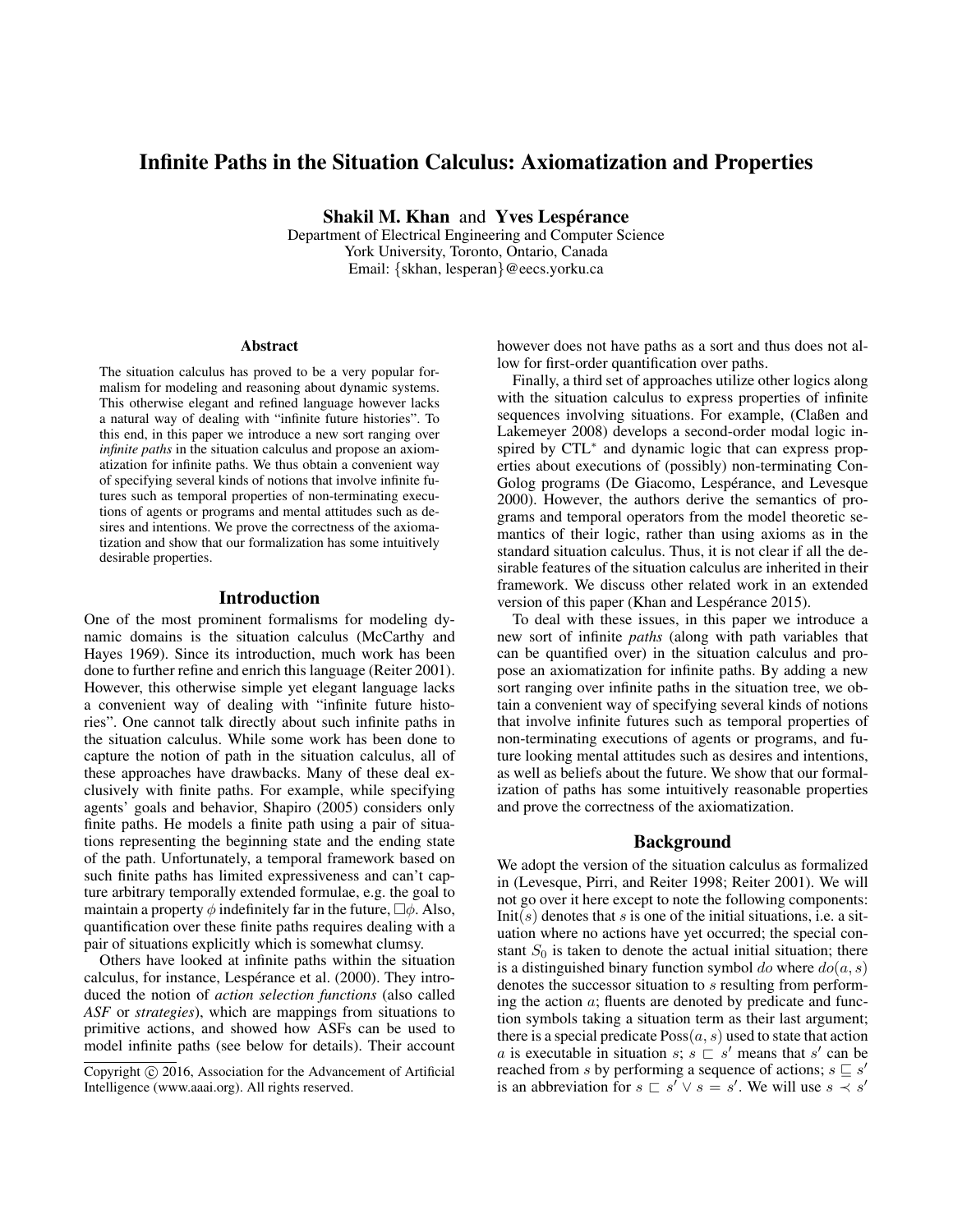and  $s \preceq s'$  to denote that the sequence of actions performed to reach  $s'$  from  $s$  were all executable. Finally, a situation is called executable if every action in its history was executable, i.e.:

Executable $(s) \doteq \forall a, s'. do(a, s') \leq s \supset \text{Poss}(a, s').$ 

A dynamic domain can be represented by a *basic action theory* (Reiter 2001)  $\mathcal{D}_{bat}$  that includes: (1) action precondition axioms, one per action a characterizing  $Poss(a, s)$ , (2) successor state axioms, one per fluent, that succinctly encode both effect and frame axioms and specify exactly how and when the fluent changes (Reiter 2001), (3) initial state axioms describing what is true initially, (4) unique names axioms for actions, and (5) domain-independent foundational axioms  $\Sigma$  describing the structure of situations (Shapiro 2005). All these axioms are first-order except for Σ, which includes a second-order induction axiom for defining the trees of situations.<sup>1</sup>

# Infinite Paths in the Situation Calculus

Following (Lespérance et al. 2000), we only consider "realistic" paths; paths involving non-executable actions cannot really occur as they are not realistic. Thus a path in our framework is essentially an infinite sequence of situations, where each situation along the path can be reached by performing some *executable* action in the preceding situation. To allow (first-order) quantification over infinite paths, we in addition introduce a new sort called *paths* in the language with (possibly sub/super-scripted) variables p ranging over paths. We give an axiomatization for infinite paths below.

Thus our formalization of infinite paths is more general than Shapiro's (2005) finite paths. Arbitrary temporally extended formulae such as unbounded maintenance goals can be interpreted using our paths. Moreover, our account is simpler than that of (Lespérance et al. 2000), and unlike them, we allow quantification over paths, which makes our language easier to use.

Before delving into the technical details, let us point out some notational conventions. We will use both state and path formulae denoted by uppercase and lowercase Greek letters, resp., e.g.  $\Phi(s)$  and  $\phi(p)$ . Here s is a free situation variable in which the state formula must be evaluated and  $p$  is a free path variable over which the path formula must hold. We sometimes suppress these variables where the intended meaning is clear.

Axiomatization: We now give our axiomatization for infinite paths. We have a predicate  $OnPath(p, s)$ , meaning that situation s is on path p. Also, the abbreviation Starts $(p, s)$ means that s is the starting situation of path  $p$ . A path  $p$  starts with  $s$  iff  $s$  is the earliest situation on  $p$ :

$$
S{\text{tarts}}(p, s) \doteq \text{OnPath}(p, s) \land \forall s'. \text{ OnPath}(p, s') \supset s \preceq s'. \text{ (D1)}
$$

As shown in (Lespérance et al. 2000), one can use action selection functions (ASFs) to model infinite paths. Recall that ASFs or strategies are mappings from situations to primitive actions. The idea is that given a situation  $s$ , an ASF  $F$  prescribes an action that the agent must perform in s if she were to follow the path induced by this strategy. An infinite path can then be formalized as a tuple  $(s, F)$ , where s is the starting situation of the path, and  $F$  is a strategy that defines an infinite sequence of situations by specifying an action for every situation starting from s. Thus, one way of axiomatizing paths is by making them correspond to such pairs  $(s, F)$ :

\n- (a). 
$$
\forall p. (\exists F, s. \text{ Executive}(F, s) \land \forall s'. \text{ OnPath}(p, s') \equiv \text{OnPathASF}(F, s, s')),
$$
\n- (b).  $\forall F, s. \text{Executeable}(F, s) \supset (\exists p. \text{Stats}(p, s) \land \forall s'. \text{ OnPathASF}(F, s, s') \equiv \text{OnPath}(p, s')).$
\n

This second-order axiom says that for every path  $p$ , there is an action selection function  $F$  and a situation  $s$  such that  $F$ starting in  $s$  is executable, and that  $F$  produces exactly the same sequence of situations on p starting from s. Also, for every executable action selection function  $F$  and situation s, there is a path  $p$  that starts with  $s$  and that corresponds exactly to the sequence of situations produced by  $F$  starting from s. Here, OnPathASF $(F, s, s')$  means that the situation sequence defined by  $(s, F)$  includes the situation s':

OnPathASF
$$
(F, s, s')
$$
  $\doteq$   
 $s \preceq s' \land \forall a, s^* \, s \prec do(a, s^*) \preceq s' \supset F(s^*) = a$ . (D2)

Also, the situation sequence encoded by a strategy  $F$  and a starting situation  $s$  is executable iff  $s$  is executable, and for all situations  $s'$  on this sequence, the action selected by  $F$  in  $s'$  is executable in  $s'$ .

$$
\begin{aligned} \text{Executeable}(F, s) &= \text{Executeable}(s) \land \\ \forall s'. \text{ OnPathASE}(F, s, s') \supset \text{Poss}(F(s'), s'). \end{aligned} \tag{D3}
$$

Another axiom is needed to state that different situation sequences represent different paths.

$$
\forall p, p'. \ (\forall s. \ \text{OnPath}(p, s) \equiv \text{OnPath}(p', s)) \equiv p = p'. \tag{A2}
$$

Note that, for every situation s on a path, there must be an action that is possible in s, i.e.  $\forall p, s$ . OnPath $(p, s) \supset$  $\exists a$ . Poss $(a, s)$ . We consider that situations where no action is possible are "artificial". One can always introduce a dummy action  $noOp$  that has the precondition that True, and consequently is always executable. Taking paths to be sequences of executable situations means that there may be infinite sequences of successor situations that are not paths; even if the situations on a prefix of a sequence are executable, the presence of a non-executable situation in the sequence means that it is not a path. One could easily modify the above axiomatization to include paths with nonexecutable situations, and identify the subset of such paths that are executable.

Also, while we focus on infinite paths, finite (executable) paths can be viewed as prefixes of paths since a finite path can always be extended to an infinite one, e.g. by extending the prefix with an infinite sequence of  $noOp$  actions.

<sup>&</sup>lt;sup>1</sup>We allow multiple initial situations to support the modeling of mental states and use the foundational axioms  $\Sigma$  given by Shapiro (2005), which are proven to be equivalent to the ones given by (Levesque, Pirri, and Reiter 1998). Nevertheless, since the set of foundational axioms given by (Reiter 2001) is a special case of our  $\Sigma$  (where the only initial situation happens to be  $S_0$ ), all our results are also entailed by Reiter's Σ.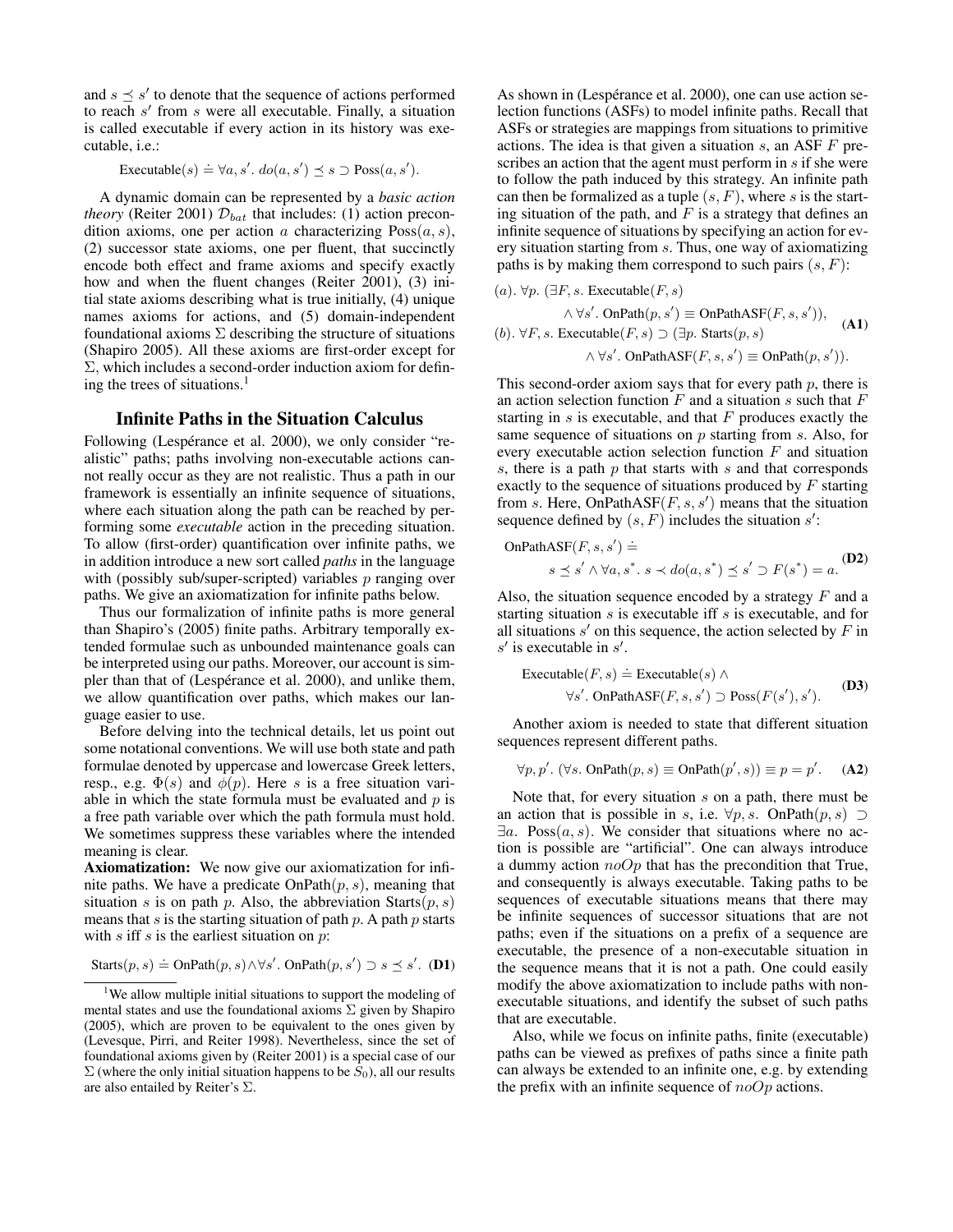We now define what it means for a path  $p'$  to be a *suffix* of another path  $p$  w.r.t. a situation  $s$ :

$$
Suffix(p', p, s) \doteq \text{OnPath}(p, s) \land \text{Starts}(p', s)
$$

$$
\land \forall s'. s \le s' \supset (\text{OnPath}(p, s') \equiv \text{OnPath}(p', s')).
$$
**(D4)**

That is, a path  $p'$  is a suffix of another path  $p$  w.r.t. a situation  $s$  iff  $s$  is on  $p$ , and  $p'$  which starts with  $s$ , contains exactly the same situations as  $p$  starting from  $s$ .

Given this, we can talk about properties of infinite paths in a natural way within the language of the situation calculus. For example, one can express that there is a path  $p$  starting in situation s such that a certain property  $\Phi$  holds over all situations on p using the following sentence:  $\exists p$ . Starts $(p, s) \land$  $(\forall s'. \text{ OnPath}(p, s') \supset \Phi(s'))$ . In an extended version of this paper (Khan and Lespérance 2015), we show how CTL<sup>\*</sup> formulae can be interpreted over the situation calculus with paths and sketch how paths can be utilized in applications involving agents' goals and non-terminating programs. Also, in (Khan and Lespérance 2010), we discuss in detail the use of infinite paths in formalizing prioritized temporally extended goals and their dynamics in the situation calculus.

## Properties of Paths

We now show some properties of our axiomatization of paths. Proofs of these properties can be found in (Khan and Lespérance 2015). Let  $\Sigma$  be the set of foundational axioms, and  $\mathcal{D}_{path}$  consist of the axiomatization for paths and the associated definitions. Our first property captures the conditions under which a situation can be extended to a path:  $\Sigma \cup \mathcal{D}_{path}$  entails that for any executable situation, there is a path that starts with that situation, provided that for any situation there exists an executable action.

$$
\Sigma \cup \mathcal{D}_{path} \models (\forall s'. \exists a. \text{Poss}(a, s')) \supset
$$
  

$$
(\forall s. \text{Executeable}(s) \supset \exists p. \text{Starts}(p, s)).
$$
 (P1)

Again, we maintain that situations with no executable actions are "artificial".

Next, we prove some properties of the starting situation of a path. In particular, we can show that  $\Sigma \cup \mathcal{D}_{path}$  entails that (a) any path starts with some situation, (b) the starting situation of any path is unique, and (c) the starting situation of any path is executable.

\n- (a). 
$$
\Sigma \cup \mathcal{D}_{path} \models \forall p. \exists s.
$$
  $\text{Starts}(p, s),$
\n- (b).  $\Sigma \cup \mathcal{D}_{path} \models \forall p, s, s'.$   $\text{Starts}(p, s) \land \text{Starts}(p, s')$
\n- $\supset s = s',$
\n- (c).  $\Sigma \cup \mathcal{D}_{path} \models \forall p, s.$   $\text{Starts}(p, s) \supset \text{Executeble}(s).$
\n

The next two properties deal with the successor situation of a situation on a path that is also on the path. The first states that  $\Sigma \cup \mathcal{D}_{path}$  entails that for any situation s on a path p, there is a successor situation  $s' = do(a, s)$  on p, and s' can be reached from s by performing an executable action a.

$$
\Sigma \cup \mathcal{D}_{path} \models \forall p, s. \text{ OnPath}(p, s)
$$
  

$$
\supset \exists s', a. \text{ OnPath}(p, s') \land s' = do(a, s) \land \text{Poss}(a, s).
$$
 (P3)

Moreover,  $\Sigma \cup \mathcal{D}_{path}$  entails that the successor situation of a situation on a path is unique.

$$
\Sigma \cup \mathcal{D}_{path} \models \forall p, s. \text{ [OnPath}(p, s) \land \text{OnPath}(p, do(a, s)) \land \text{OnPath}(p, do(b, s))] \supset a = b. \text{ (P4)}
$$

The next property deals with the uniqueness of paths:  $\Sigma \cup$  $\mathcal{D}_{path}$  entails that if  $p \neq p'$ , then there is a situation that is on path  $p$  but not on path  $p'$ .

$$
\Sigma \cup \mathcal{D}_{path} \models \forall p, p', p \neq p' \supset
$$
  

$$
\exists s. \text{ (OnPath}(p, s) \land \neg \text{OnPath}(p', s)).
$$
 (P5)

We can also show that  $\Sigma \cup \mathcal{D}_{path}$  entails that all situations on a path are executable.

$$
\Sigma \cup \mathcal{D}_{path} \models \forall p, s. \text{ OnPath}(p, s) \supset \text{Executeable}(s). \qquad \textbf{(P6)}
$$

We say that two situations are co-linear if they are the same or if one of them strictly precedes the other. Our next set of properties deal with the structure of situations on paths and shows that paths are essentially linear sequences of situations. First, we have  $\Sigma \cup \mathcal{D}_{path}$  entails that any pair of situations on the same path are co-linear:

$$
\Sigma \cup \mathcal{D}_{path} \models \forall p, s, s'. \text{ OnPath}(p, s) \land \text{OnPath}(p, s') \supsets = s' \lor s \prec s' \lor s' \prec s.
$$
 (P7)

Secondly, we have  $\Sigma \cup \mathcal{D}_{path}$  entails that if situations s and  $s'$  are on a given path  $p$ , then all situations in the interval defined by these two situations are also on p.

$$
\Sigma \cup \mathcal{D}_{path} \models \forall p, s, s', s^*. \text{ (OnPath}(p, s) \land \text{OnPath}(p, s')) \land s \leq s^* \leq s') \supset \text{OnPath}(p, s^*).
$$
 (P8)

Finally, we can show that  $\Sigma \cup \mathcal{D}_{path}$  entails that two paths can share only one common prefix. Once they branch at some situation, they never merge after that.

$$
\Sigma \cup \mathcal{D}_{path} \models \forall p_1, p_2, s, a, b, s_1, s_2. \text{[OnPath}(p_1, do(a, s))
$$
  
 
$$
\wedge \text{OnPath}(p_2, do(b, s)) \wedge a \neq b \wedge s \prec s_1 \wedge s \prec s_2 \text{ (P9)}
$$
  
 
$$
\wedge \text{OnPath}(p_1, s_1) \wedge \text{OnPath}(p_2, s_2)] \supset s_1 \neq s_2.
$$

The next few properties deal with suffixes and prefixes of a given path. The first of these states that  $\Sigma \cup \mathcal{D}_{path}$  entails that for any situation  $s$  on a path  $p$ , there is a suffix of  $p$  that starts with s.

$$
\Sigma \cup \mathcal{D}_{path} \models \forall p, s. \text{ OnPath}(p, s) \supset \exists p'. \text{ Suffix}(p', p, s). \text{ (P10)}
$$

Secondly, we can show that given a path  $p$  with starting situation  $do(a, s)$ ,  $\Sigma \cup \mathcal{D}_{path}$  entails that there is a path  $p'$  s.t. p' starts with s, and p is a suffix of p' starting from  $do(a, s)$ .

$$
\Sigma \cup \mathcal{D}_{path} \models \text{Starts}(p, do(a, s)) \supset
$$
  

$$
\exists p'.\ \text{Starts}(p', s) \land \text{Suffix}(p, p', do(a, s)).
$$
 (P11)

Finally,  $\Sigma \cup \mathcal{D}_{path}$  entails that any path that starts with a non-initial situation can be extended in the past; formally, for all situations  $s_1$  and  $s_2$ , if  $s_1$  strictly precedes  $s_2$  and there is a path  $p_2$  that starts with  $s_2$ , then there must also exist a path  $p_1$  such that  $p_1$  starts with  $s_1$  and  $p_2$  is a suffix of  $p_1$  starting from  $s_2$ .

$$
\Sigma \cup \mathcal{D}_{path} \models \forall s_1, s_2, p_2. s_1 \prec s_2 \land \text{Starts}(p_2, s_2) \supset
$$
  

$$
\exists p_1. \text{Starts}(p_1, s_1) \land \text{Suffix}(p_2, p_1, s_2).
$$
 (P12)